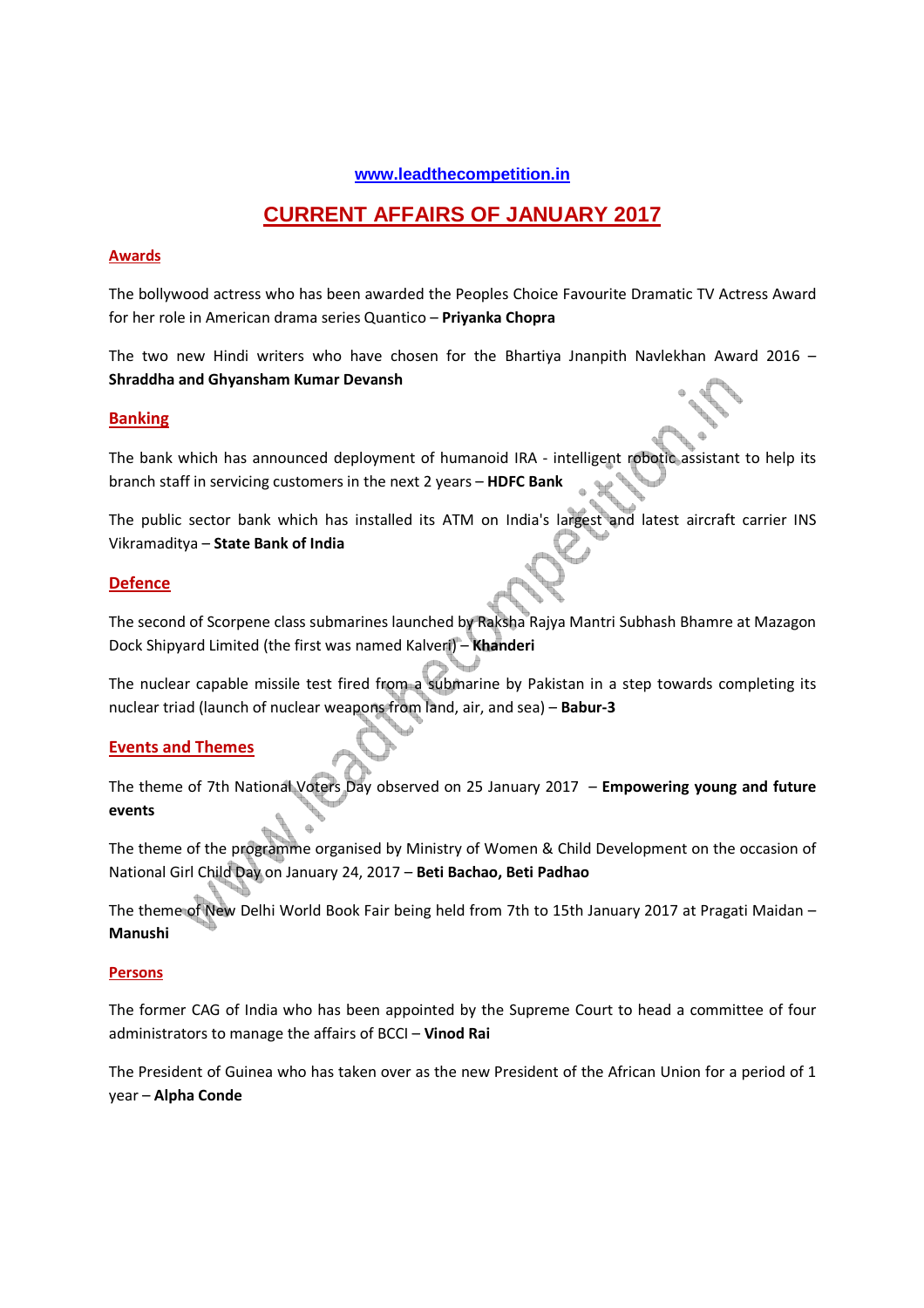The former tennis player who has been appointed Goodwill Ambassador for the Sustainable Development Goals for the UN in India – **Ashok Amritraj** 

One of the most acclaimed scientists of India and architect of India's first supercomputer and the founder Executive Director of C-DAC, who has been appointed as the new Chancellor of Nalanda University – **Dr. Vijay Bhatkar**

The new Prime Minister of Mauritius who took over following the resignation of Aneeroodh Jugnauth – **Pravind Kumar Jugnauth**

The CEO and Managing Director of TCS who has been chosen to be the new Chairman of Tata Sons from February 2017 – **N Chandrasekaran** 

The new Chief Justice of India – **Justice Jagdish Singh Khehar**

The new Secretary General of United Nations Organisation - Antonio Guter

The new Chairman of Chiefs of Staff Committee – **Admiral Sunil Lanba**

The new Chief of Air Staff – **Air Chief Marshall BS Dhanoa**

The new Chief of Army Staff – **General Bipin Rawat** 

#### **Persons – Obituary**

The Indian scientist and black hole physicist, known as the Black Hole Man of India who passed away on 16 January 2017 – **C.V. Vishveshwara**

The US astronaut and the last man to walk on the moon (as on date) who passed away on 16 January 2017 – **Eugene Cernan**

The former Chief Minister of Punjab and also the former Governor of Tamil Nadu, Uttarakhand and Andhra Pradesh who passed away on 14 Jan 2017 – **Surjit Singh Barnala**

The renowned sitar player of Beenkar Gharana, recipient of Padma Shri (1970), Padma Bhushan (2006) who passed away on 04 jan 2017 – **Abdul Halim Jaffer Khan**

The Urdu poet and lyricist who passed away on 22 January 2017 – **Naqsh Lyallpuri (Jaswant Rai Sharma)**

#### **Places - India**

The place in Tamil Nadu where the world's largest solar power plant (648-mw at a single location) has been dedicated to the nation by Adani Green Energy – **Kamuthi, Ramanathapuram** 

The town in Kangra district of Himachal Pradesh which has been declared to be the State's second capital – **Dharamsala**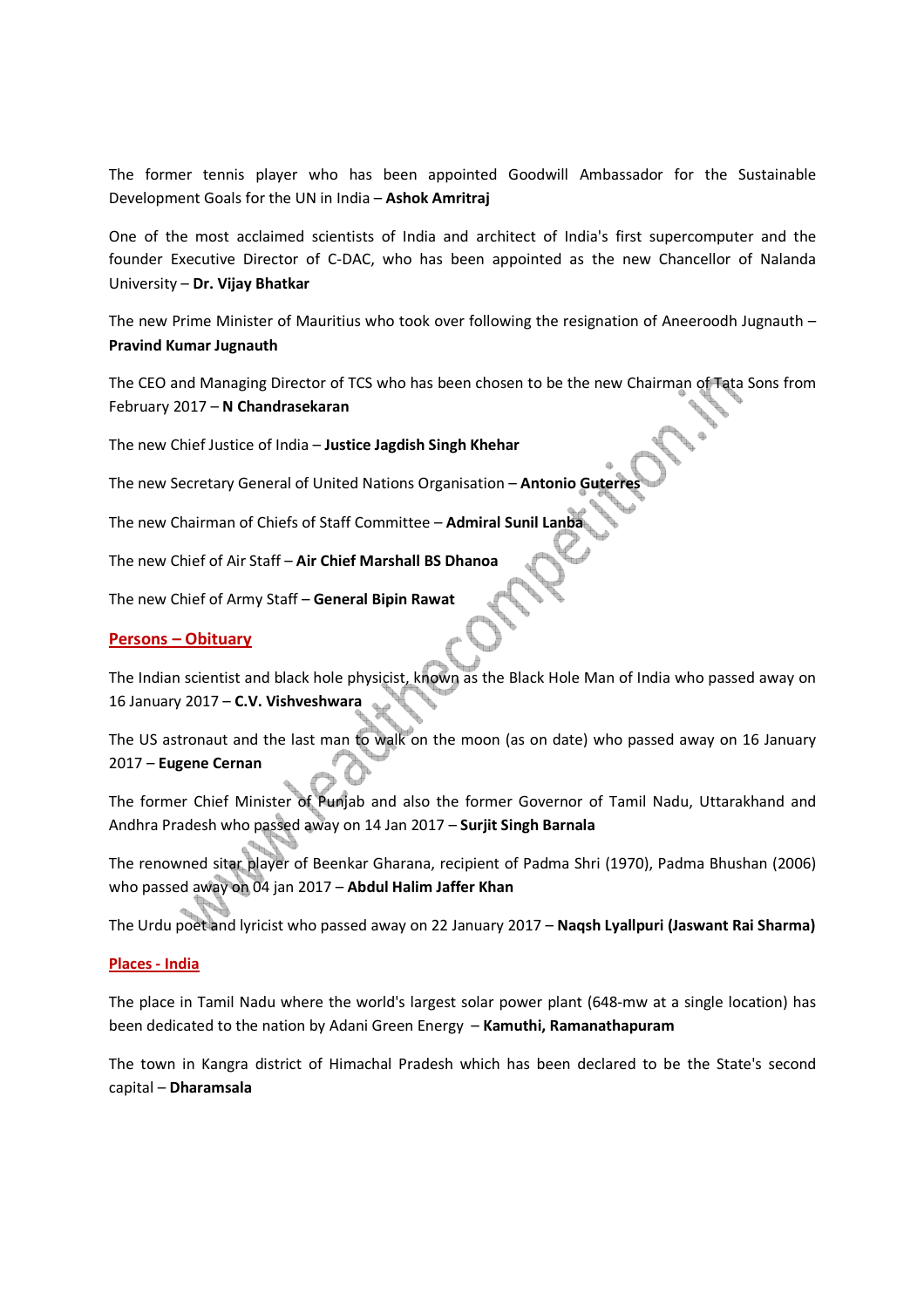The island on Loktak lake of Manipur which has been declared India's first cashless island by the Union Ministry of Electronics and Information Technology under its Digital India programme – **Karang island**

The place at which Ramayana Darshanam exhibition was inaugurated by the Prime Minister Shri Narendra Modi through video conferencing on the occasion of birth anniversary of Swami Vivekananda – **Kanyakumari**

The place at which National Youth Festival is being organised from 12th to 16th January with the theme Youth for Digital India – **Rohtak**

The city in which world's first Gender Literature Festival is scheduled from 07 to 09 April 2017 – **Patna**

The place at which India's first international stock exchange "India International Exchange" has been set up by Bombay Stock Exchange – **GIFT city, Gandhinagar**

The city in which a four-day Nobel Prize Exhibition titled The Nobel Prize: Ideas Changing the World was inaugurated by the Prime Minister Shri Narendra Modi – **Ahmedabad**

The venue of 20th National Conference on e-Governance to be held from 09 to 10 January 2017 – **Visakhapatnam**

The State in which establishment of Indian Agricultural Research Institute has been approved by the Union Cabinet – **Jharkhand (Gauria Karma village in Hazaribagh)**

The venue of 15th Pravasi Bhartiya Diwas Convention being held from 07 to 09 January 2017 with the theme Redefined Engagement with Indian Diaspora – **Bengaluru**

The venue of 104th Indian Science Congress held from 03 Jan to 07 Jan 2017 – **Sri Venkateshwara University, Tirupati** 

# **Places - Countries**

The European country which has become the first in the world to pass a legislation to fully divest public money from fossil fuels – **Ireland**

The European country which has legalized the use of drug marijuana for medical purposes allowing patients to buy the drug on medical prescription – **Germany**

The country which has abolished visa-on-arrival facility for Indians with effect from 23 January 2017 – **Hong Kong**

The European country which has decided to completely replace its FM radio with Digital Audio Broadcasting by December 2017 – **Norway**

The European country which has become the first in the world to run all its trains on 100% wind power – **Netherlands**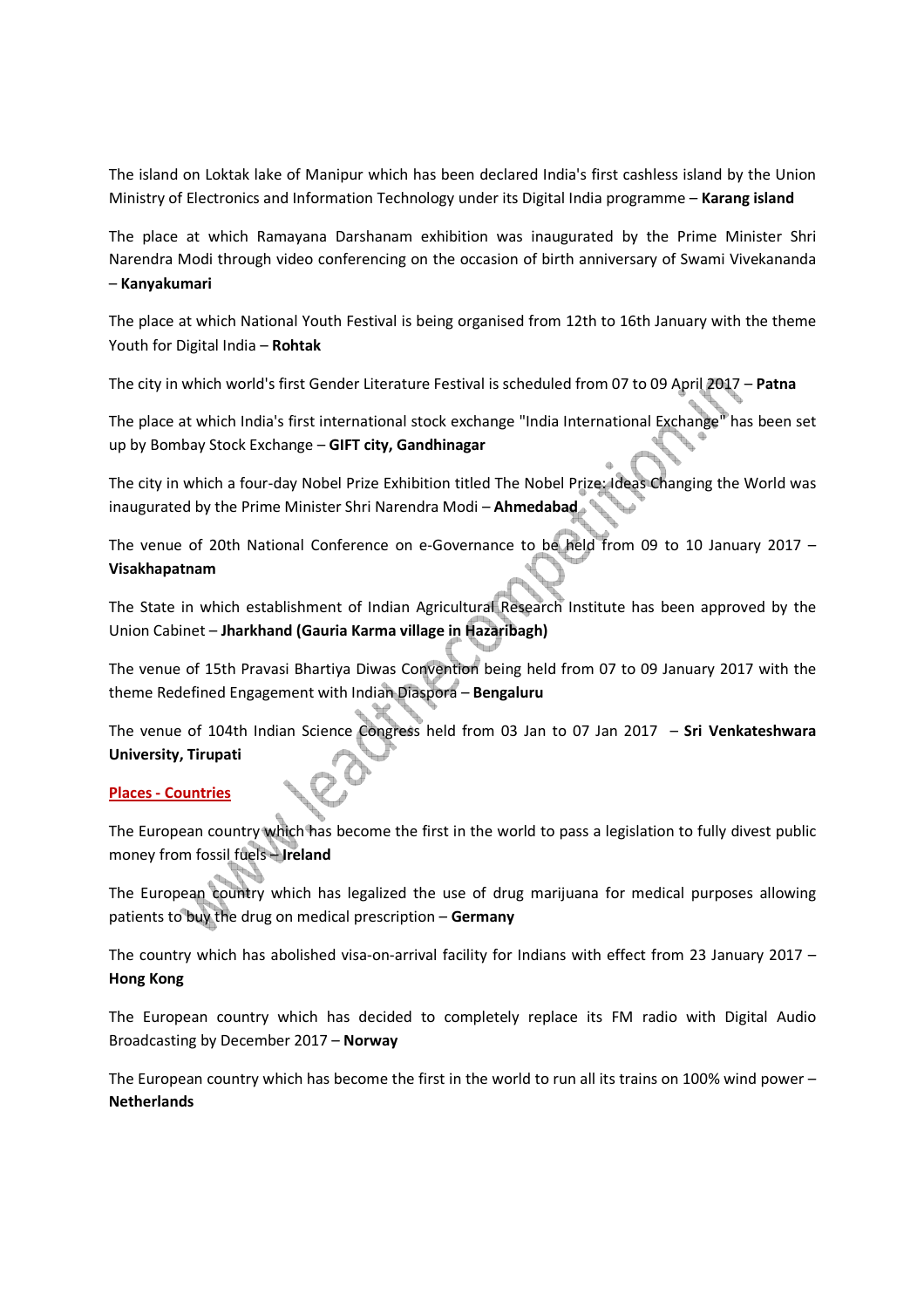The country with which India has signed a deal to fill its Mangalore strategic oil storage facility – **United Arab Emirates** 

# **Sports**

The chess player from United States who has won the 79th Tata Steel Chess tournament in Wijk aan Zee, The Netherlands – **Wesley So**

The Indian badminton player who has won the Syed Modi International Grand Prix Gold tournament (Women's Singles title) defeating Gregoria Mariska (Indonesia) in the finals – **P.V. Sindhu** 

The Indian badminton player who has won the Syed Modi International Grand Prix Gold tournament (Men's Singles title) defeating Sai Praneeth (India) in the finals – **Sameer Verma** 

The Jamaican athlete who has been found guilty of doping in 2008 Beijing Olympics and has thus been deprived of gold medal for 4 x 100 relay along with his team mates (Usain Bolt, Asafa Powell & Michael Frater) – **Nesta Carter**

The Indian badminton player who has won the 2017 Malaysia Masters Grand Prix Gold defeating Pornpawee Chochuwong of Thailand in the finals – **Saina Nehwal**

The team which has won the Pro Wrestling League season 2 title defeating Haryana Hammers in the finals – **Punjab Royals**

The former captain of Indian cricket team who has been inducted into the Legends Club Hall of Fame -**Kapil Dev**

The team which has won the 2017 Premier Badminton League badminton tournament defeating Mumbai Rockets in the finals – **Chennai Smashers**

The team which has won the Ranji Trophy 2016-17 cricket tournament defeating the previous champions Mumbai in the finals – **Gujarat**

The country which has won the 2016 South Asian Football Federation (SAFF) Women's Championship defeating Bangladesh in the finals in Kanchenjunga Stadium, Siliguri – **India**

The former Australian cricketer who has been inducted into ICC Cricket Hall of Fame – **Arthur Morris**

# **Miscellaneous**

The e-platform launched by the Income Tax Department to analyse deposits made between November 9 to December 30, 2016 is named – **Operation Clean Money**

The contestant from France who has been crowned Miss Universe 2016 at a beauty pageant in Manila, Philippines – **Iris Mittenaere**

The new digital assistant introduced by Nokia for engineers and telecom operators is named – **MIKA**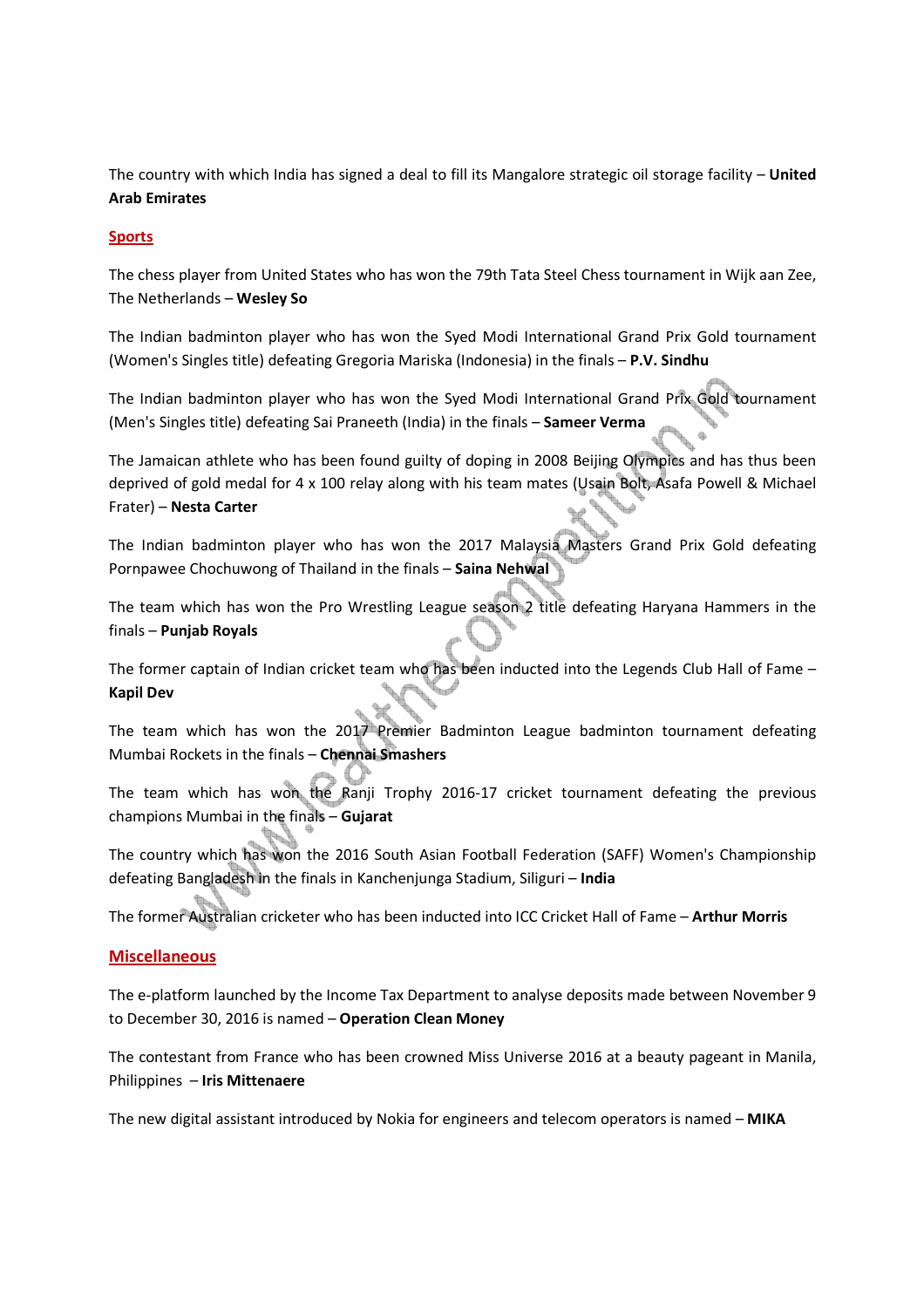The airport from which international cargo operations have re-commenced after a gap of about 13 years – **Biju Patnaik International Airport, Bhubaneshwar**

The first military communications satellite launched by Japan from its Tanegashima Space Centre, on board H-2A rocket is named – **Kirameki-2**

The dedicated web portal for Sarva Shiksha Abhiyan launched by the Central Govt with an aim to capture and showcase innovations and progress in elementary education sector is named – **ShaGun**

The month-long awareness programme launched by Govt of India for judicious utilization and conservation of petroleum products along with use of energy efficient appliances and switching to cleaner fuels is named – **Saksham - 2017 (Sanrakshan Kshamta Mahotsav)**

The private airlines which has launched **Akhiri Ahuti**, a social service under which the airline would ferry free of cost the bodies of Northeast residents who die in Delhi to their homes – **Indigo** 

Ħ

The Sikh Guru whose 350th birth anniversary is being celebrated in January 2017 – **Guru Gobind Singh**

The Bunkar Mitra helpline launched by the Central Govt for the assistance of handloom weavers of the country – **1800 208 9988**

2017 has been declared by the United Nations as the International Year of – **Sustainable Tourism for Development**

# **Australian Open 2017**

| Title                  | <b>Winner</b>                           | Runner-up                          |
|------------------------|-----------------------------------------|------------------------------------|
| Men's Singles          | Roger Federer (Switzerland)             | Rafal Nadal (Spain)                |
| Women's Singles        | Serena Williams (USA)                   | Venus Williams (USA)               |
| Mens's Doubles         | Henri Kontinen (Finland) and John Peers | Bob Bryan and Mike Bryan (USA)     |
|                        | (Australia)                             |                                    |
| <b>Women's Doubles</b> | Bethanie Mattek-Sands (U.S.A.) and      | Andrea Hlavackova (Czech           |
|                        | Lucie Safarova (Czech Republic)         | Republic) and Peng Shuai (China)   |
| <b>Mixed Doubles</b>   | Abigail Spears (USA) and Juan Sebastian | Sania Mirza (India) and Ivan Dodig |
|                        | Cabal (Columbia)                        | (Croatia)                          |

Note: **Serena Williams** won her 23rd Grand Slam title breaking the record of Steffi Graf's 22 titles in the Open era. **Roger Federer** won his 18th title and is currently the winner of maximum Grand Slam men's singles titles.

# **Republic Day Parade 26 Jan 2017**

Chief Guest : **H.H. Sheikh Mohammed bin Zayed Al Nahyan**, the Crown Prince of Abu Dhabi

Parade Commander: **Lt. General Manoj Mukund Naravane**, General Officer Commanding, Delhi Area.

Best Marching Contingent (Services): **Madras Engineer Group**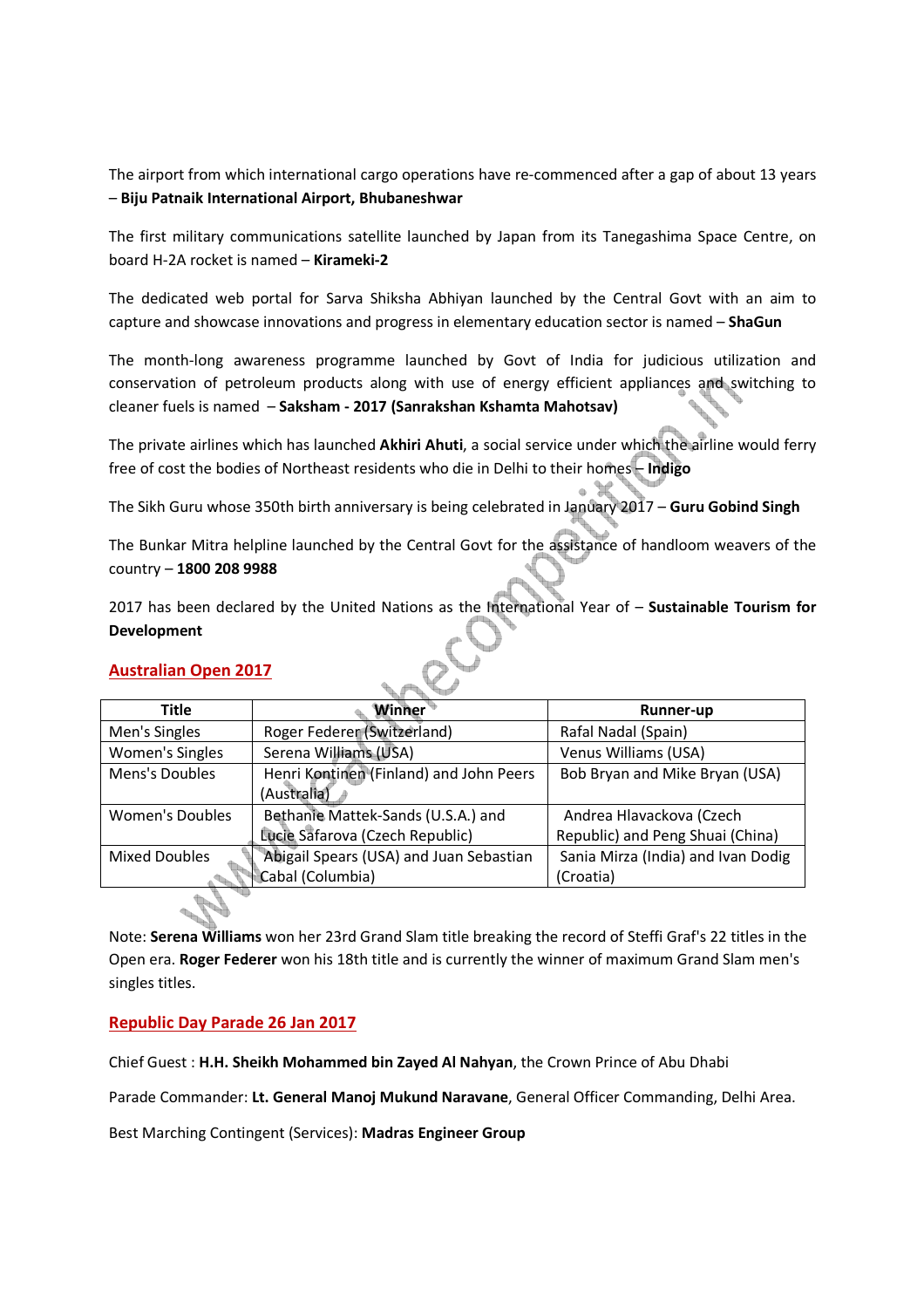Best Marching Contingent (Para-Military Forces): **CISF**

Best Tableau (States) : **Arunachal Pradesh** - **Yak Dance**

Second Best Tableau (States) : **Tripura** - **Hojagiri Dance**

Third Best Tableau (States) : **Maharashtra** (Lokmanya Balgangadhar Tilak) and **Tamil Nadu** (Karagattam)

 $\cdot$ 

Best Tableau (Ministries/Departments) : **Ministry of Skill Development and Entrepreneurship**

Special Prize by the Jury : **CPWD**

# **Themes of Republic Day Tableux 26 Jan 2017**

| <b>States</b>                               | <b>Ministries/Departments</b>                       |
|---------------------------------------------|-----------------------------------------------------|
| Odisha: Dola Jatra                          | Central Board of Excise & Customs: Goods and        |
|                                             | <b>Services Tax</b>                                 |
| Arunachal Pradesh: Yak Dance                | Ministry of Micro, Small and Medium Enterprises :   |
|                                             | Khadi India                                         |
| Maharashtra: Lokmanya Balgangadhar Tilak    | Ministry of Housing and Urban Poverty Alleviation:  |
|                                             | <b>Housing for All</b>                              |
| Manipur: Lai Haraoba                        | <b>CPWD: Green India Clean India</b>                |
| Gujarat: The Art and Lifestyle of Kutch     | Ministry of Skill Development: Transforming India   |
|                                             | through Skill Development                           |
| Lakshadweep: An Unexplored Tourist          | Indian Air Force: Air Dominance Through Network     |
| <b>Destination</b>                          | <b>Centric Operations</b>                           |
| Karnataka: Folk Dances                      | Indian Navy: Indian Navy - Professional Force-      |
|                                             | <b>Anchoring Stability, Security and National</b>   |
|                                             | Prosperity                                          |
| NCT of Delhi: Model Government School of    | Central Board of Excise & Customs: Goods and        |
| <b>Delhi</b>                                | <b>Services Tax</b>                                 |
| Himachal Pradesh: Chamba Rumaal             | Ministry of Micro, Small and Medium Enterprises :   |
|                                             | Khadi India                                         |
| Haryana: Beti Bachao Beti Padhao            | Ministry of Housing and Urban Poverty Alleviation : |
|                                             | <b>Housing for All</b>                              |
| West Bengal: Sharod Utsav                   | <b>CPWD: Green India Clean India</b>                |
| Punjab: Jago Aaiya                          | Ministry of Skill Development: Transforming India   |
|                                             | through Skill Development                           |
| Tamil Nadu: Karakattam                      | Indian Air Force: Air Dominance Through Network     |
|                                             | <b>Centric Operations</b>                           |
| Goa: Musical Heritage of Goa                | Indian Navy: Indian Navy - Professional Force-      |
|                                             | <b>Anchoring Stability, Security and National</b>   |
|                                             | Prosperity                                          |
| Tripura : Hojagiri                          | Central Board of Excise & Customs: Goods and        |
|                                             | <b>Services Tax</b>                                 |
| Jammu and Kashmir: Winter Sports at Gulmarg | Ministry of Micro, Small and Medium Enterprises :   |
|                                             | Khadi India                                         |
| Assam: Kamakhva                             |                                                     |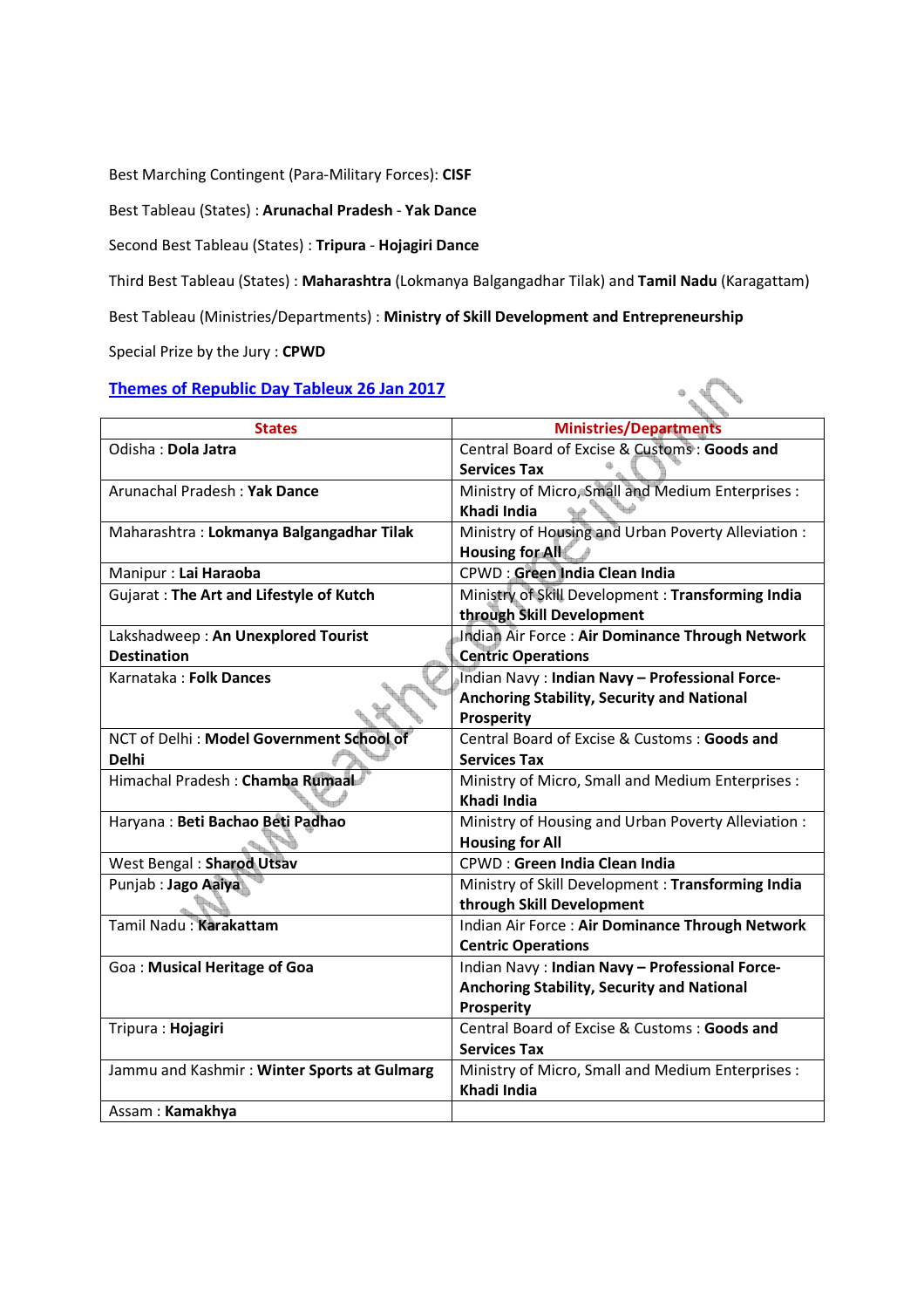# **62nd Filmfare Awards**

Best Actor (Male): **Aamir Khan** for Dangal Best Actor (Female): **Alia Bhatt** for Udta Punjab Best Film: **Dangal** Best Director: **Nitesh Tiwari** for Dangal Filmfare Critics Award for Best Film: **Neerja** Filmfare Critics Award for Best Actor (Male): **Shahid Kapoor** for Udta Punjab and **Manoj Bajpayee** for Aligarh Filmfare Critics Award for Best Actor (Female): **Sonam Kapoor** for Neerja Best Actor (Male) in a Short Film: **Manoj Bajpayee** for Taandav Best Short Film Peoples Choice: **Khamakha** Best Short Film (Fiction): **Chutney** Best Short Film (Non-fiction): **Matitali Kusti** Best Actor (Female) in a Short Film: **Tisca Chopra** for Chutney Best Debut Director: **Ashwini Iyer Tiwari** for Nil Battey Sannata Best Male Debut: **Diljit Dosanjh** for Udta Punjab Best Female Debut: **Ritika Singh** for Saala Khadoos Best Dialogue: **Ritesh Shah** for Pink Best Screenplay: **Shakun Batra and Ayesha Devitre Dhillon** for Kapoor & Sons (Since 1921) Best Story: **Shakun Batra and Ayesha Devitre Dhillon** for Kapoor & Sons (Since 1921) Best Actor in a Supporting Role (Male): **Rishi Kapoor** for Kapoor & Sons (Since 1921) Best Actor in a Supporting Role (Female): **Shabana Azmi** for Neerja Filmfare Lifetime Achievement Award: **Shatrughan Sinha** Best Music Album: **Pritam** for Ae Dil Hai Mushkil Best Lyricist: **Amitabh Bhattacharya** for Channa Mereya from Ae Dil Hai Mushkil Best Playback Singer (Male): **Arijit Singh** for Ae dil hai mushkil from Ae Dil Hai Mushkil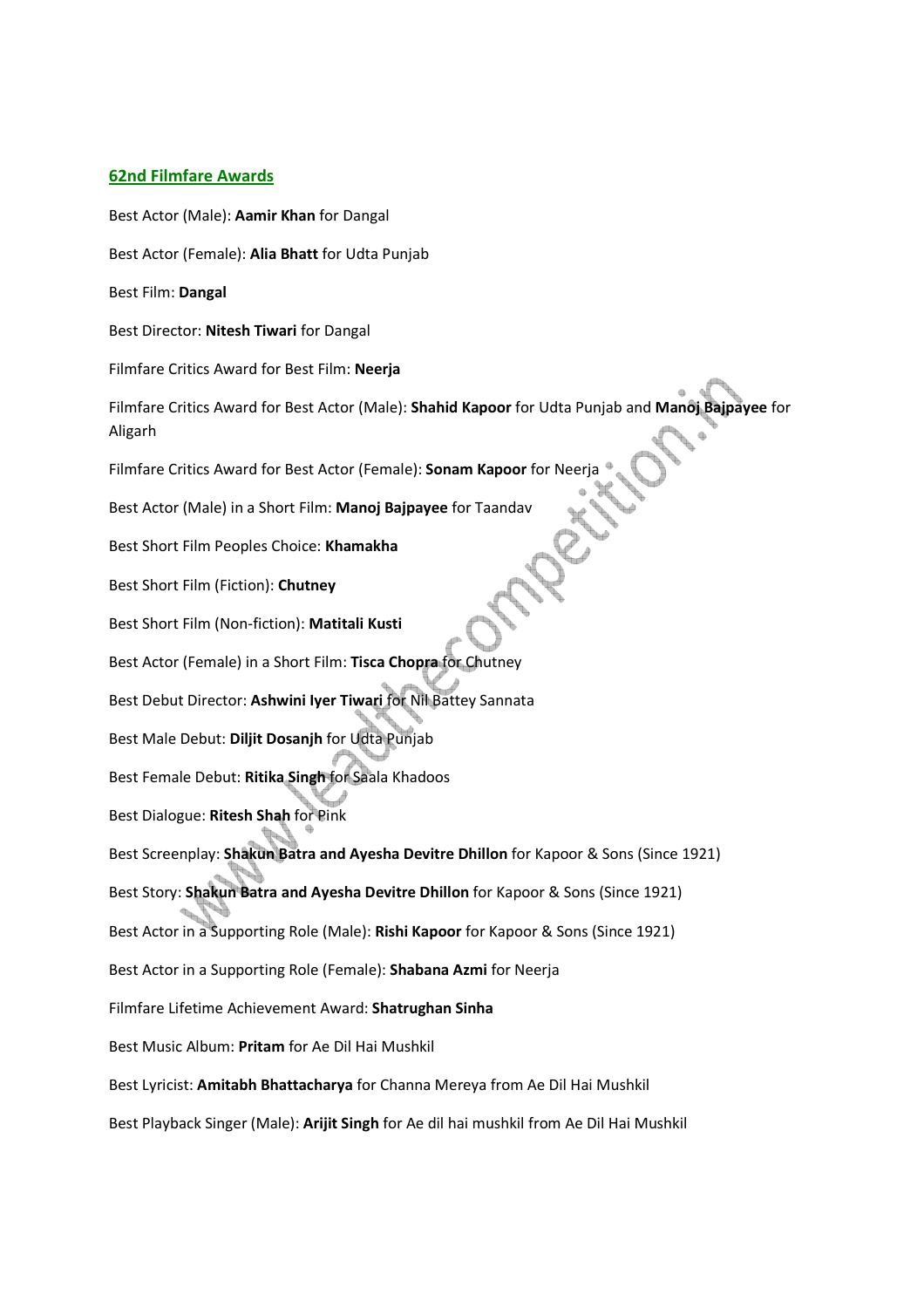Best Playback Singer (Female): **Neha Bhasin** for Jag Ghoomeya from Sultan

Filmfare RD Burman Award for New Music Talent: **Amit Mishra** for Bulleya from Ae Dil Hai Mushkil

Best Visual Effects: **Red Chillies** for Fan

Best Editing: **Monisha Baldawa** for Neerja

Best Costume: **Payal Saluja** for Udta Punjab

Best Action: **Shyam Kaushal** for Dangal

# **Books in News**

**The People's President: APJ Abdul Kalam** - S.M. Khan

**Jinnah often came to our House** - Kiran Doshi (won The Hindu Prize 2016)

**Abbreviations in News**

**MDR** - Merchant Discount Rate

**MIKA** - Multi-purpose Intuitive Knowledge Assistant

#### **Important Days of January**

International Holocaust Remembrance Day: **27 January 2017** 

Designated by: **United Nations Organisation** 

Theme: Holocaust Remembrance: **Educating for a Better Future**

First Observed in: **2005**

# **Padma Awards 201**

# **Padma Vibhushan**

**Public Affairs** : 1. Sharad Pawar, 2. Murli Manohar Joshi, 3. P.A. Sangma (posthumous), 4. Sunder Lal Patwah (posthumous)

**Art - Music** : K.J.Yesudas

**Others** - Spiritualism : Sadhguru Jaggi Vasudev

**Science and Engineering** : Udipi Ramachandra Rao

# **Padma Bhushan**

**Art - Music** : Vishwa Mohan Bhatt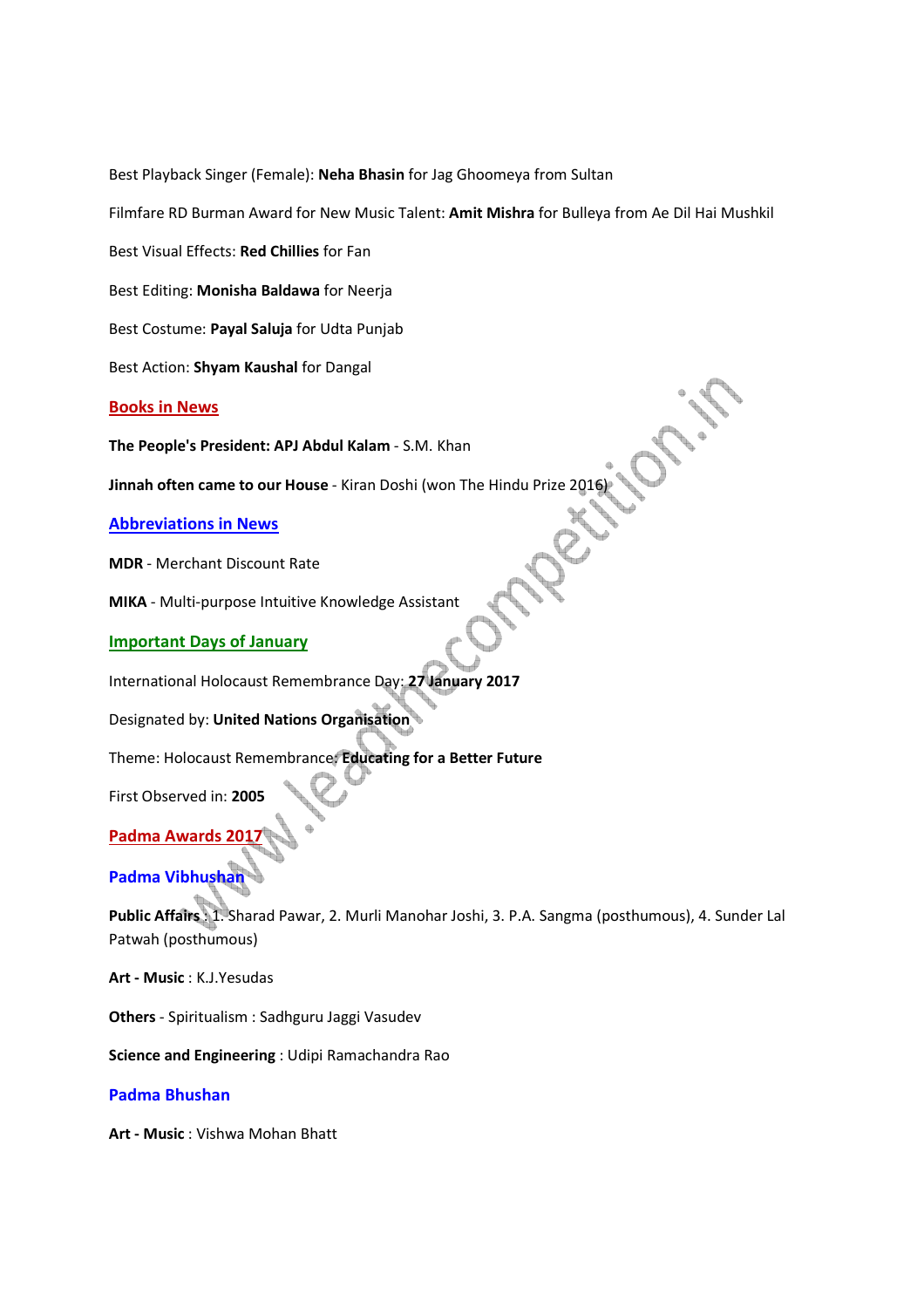**Literature and Education** : 1. Devi Prasad Dwivedi, 2. H.R.H. Princess Maha Chakri Sirindhorn, 3. Cho Ramaswamy (Posthumous)

**Medicine**: Tehemton Udwadia

**Others** - **Spiritualism** : Ratna Sundar Maharaj

**Others - Yoga** : Swami Niranjana Nanda Saraswati

### **Padma Shri**

**Art-Music**  1. Basanti Bisht 2. T K Murthy 3. Laishram Birendrakumar Singh 4. Krishna Ram Chaudhary 5. Jitendra Haripal 6. Kailash Kher 7. Parassala B Ponnammal 8. Sukri Bommagowda 9. Mukund Nayak 10. Purushottam Upadhyay 11. Anuradha Paudwal 12. Imrat Khan **Art-Dance**  1. Chemanchery Kunhiraman Nair **2. Aruna Mohanty Art-Cinema**  1. Bharathi Vishnuvardhan 2. Sadhu Meher **Art-Painting**  1. Baoa Devi 2. Tilak Gitai **Art-Sculpture**  1. Aekka Yadagiri **Art-Theatre**  1. Wareppa Naba **Civil Service**  1. Tripuraneni Hanuman Chowdary 2. T.K. Viswanathan 3. Kanwal Sibal **Literature & Education**  1. Birkha Bahadur Limboo Muringla 2. Eli Ahmed 3. Narendra Kohli 4. Akkitham Achyuthan Namboothiri 5. G. Venkatasubbiah 6. Kashi Nath Pandita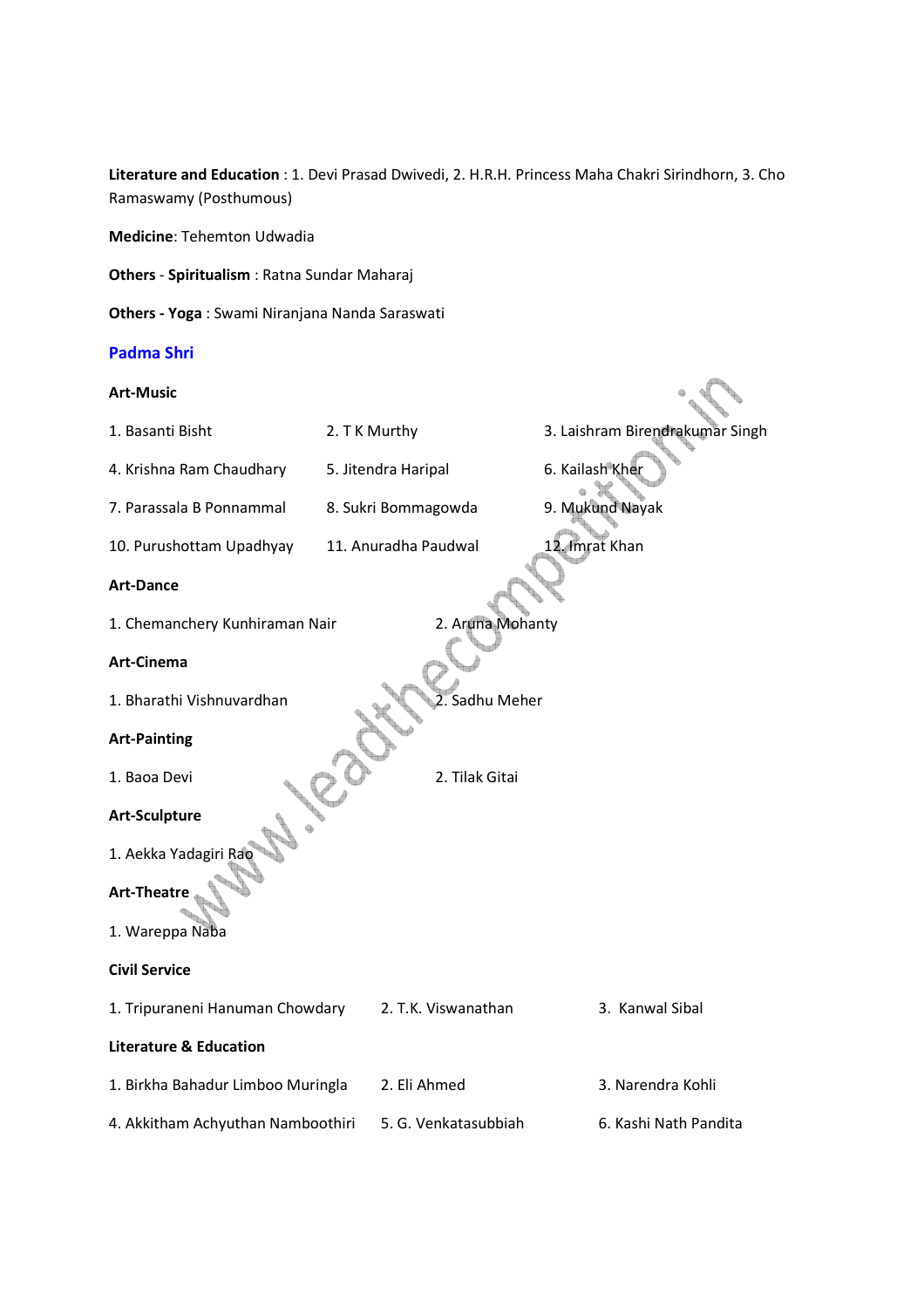| 7. Chamu Krishna Shastry                                                                    | 8. Harihar Kripalu Tripathi    | 9. Michel Danino                          |  |  |
|---------------------------------------------------------------------------------------------|--------------------------------|-------------------------------------------|--|--|
| 10. Punam Suri                                                                              | 11. VG Patel                   | 12. V Koreswaramma                        |  |  |
| 13. Balbir Dutt                                                                             | 14. Bhawana Somaaya            | 15. Vishnu Pandya                         |  |  |
| 16. Anant Agarwal (NRI/PIO)                                                                 | 17. H.R. Shah (NRO/PIO)        |                                           |  |  |
| <b>Medicine</b>                                                                             |                                |                                           |  |  |
| 1. Subroto Das                                                                              | 2. Bhakti Yadav                | 3. Mohammed Abdul Waheed                  |  |  |
| 4. Madan Madhav Godbole                                                                     | 5. Devendra Dayabhai Patel     | 6. Harkishan Sing                         |  |  |
| 7. Mikut Minz                                                                               | 8. Suniti Solomon (Posthumous) |                                           |  |  |
| <b>Others</b>                                                                               |                                |                                           |  |  |
| 1. Arun Kumar Sharma (Archaeology)                                                          | 2. Sanjeev Kapoor (Culinary)   |                                           |  |  |
| 3. Meenakshi amma (Martial Art)                                                             |                                | 4. Genabhai Dargabhai Patel (Agriculture) |  |  |
| 5. Mohan Reddy Venkatrama Bodanapu (Trade and Industry                                      |                                |                                           |  |  |
| 6. Asoke Kumar Bhattacharya (Archaeology - Posthumous)                                      |                                |                                           |  |  |
| <b>Science and Engineering</b>                                                              |                                |                                           |  |  |
| 1. Chandrakant Pithawa                                                                      | 2. Ajoy Kumar Ray              |                                           |  |  |
| 4. Jitendra Nath Goswami<br>3. Chintakindi Mallesham                                        |                                |                                           |  |  |
| <b>Social Work</b>                                                                          |                                |                                           |  |  |
| 1. Daripalli Ramaiah                                                                        | 2. Girish Bhardwaj             | 3. Karimul Hak                            |  |  |
| 4. Bipin Ganatra                                                                            | 5. Nivedita Raghunath Bhide    | 6. Appasaheb Dharmadhikari                |  |  |
| 7. Baba Balbir Singh Seechewal 8. Dr. Mapuskar (Posthumous) 9. Anuradha Koirala (Foreigner) |                                |                                           |  |  |
| <b>Sports</b>                                                                               |                                |                                           |  |  |
| 1. Virat Kohli (Cricket)                                                                    |                                | 2. Shekar Naik (Cricket)                  |  |  |
| 3. Vikas Gowda (Discus Throw)                                                               |                                | 4. Deepa Malik (Athletics)                |  |  |
| 5. Mariyappan Thangavelu (Athletics)                                                        |                                | 6. Dipa Karmakar (Gymnastics)             |  |  |
| 7. PR Sreejesh (Hockey)                                                                     |                                | 8. Sakshi Malik (Wrestling)               |  |  |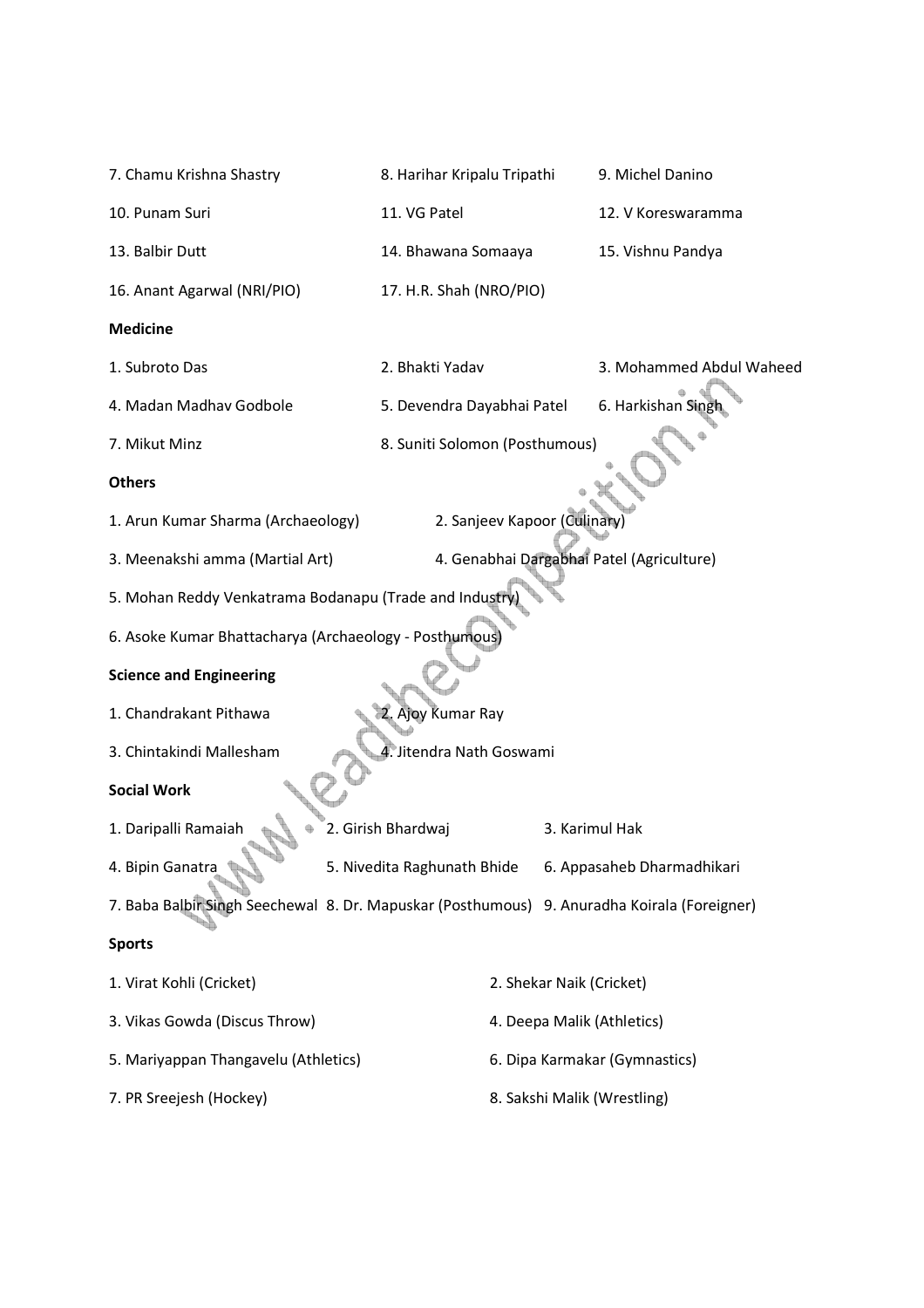# **India England ODI Series 2017**

| <b>Test Match</b> | Venue   | Won by  | <b>Player of the match</b> |
|-------------------|---------|---------|----------------------------|
|                   | Pune    | India   | KM Jadhav (India)          |
|                   | Cuttack | India   | Yuvraj Singh (India)       |
|                   | Kolkata | England | <b>BA Stokes (England)</b> |

Player of the Series: KM Jadhav

# **Varishtha Pension Bima Yojana**

Aim: To provide an assured pension based on a guaranteed rate of return of 8% per annum for ten years, with an option to opt for pension on a monthly/quarterly/half-yearly or annual basis

To be implemented through : **LIC of India.**

Scheme to be open for subscription for : 1 year

# **Indian Institute of Management Bill, 2017**

The Union Cabinet chaired by the Prime Minister Shri Narendra Modi has approved the Indian Institute of Management(IIM) Bill, 2017, under which the IIMs would be declared as Institutions of National Importance which will enable them to grant degrees to their students.

Following are the salient features of the Bill:

- 1. IIMs can grant degrees to their students
- 2. The Bill provides for complete autonomy to the Institutions, combined with adequate accountability.
- 3. Management of these Institutions would be Board driven, with the Chairperson and Director of an Institution which will be selected by the Board.
- 4. Provision has also been made for inclusion of women and members from Scheduled Castes/Tribes in the Board.
- 5. The Bill also provides for periodic review of the performance of Institutions by independent agencies, and placing the results of the same on public domain.
- 6. The Annual Report of the Institutions will be placed in the Parliament and CAG will be auditing their accounts.

**Background** : Indian Institutes of Management are the country's premier institutions imparting best quality education in management on globally benchmarked processes of education and training in management. All IIMs are separate autonomous bodies registered under the Societies Act. Being societies, IIMs are not authorized to award degrees and, hence, they have been awarding Post Graduate Diploma and Fellow Programme in Management. While these awards are treated as equivalent to MBAs and Ph.D, respectively, the equivalence is not universally acceptable, especially for the Fellow Programme.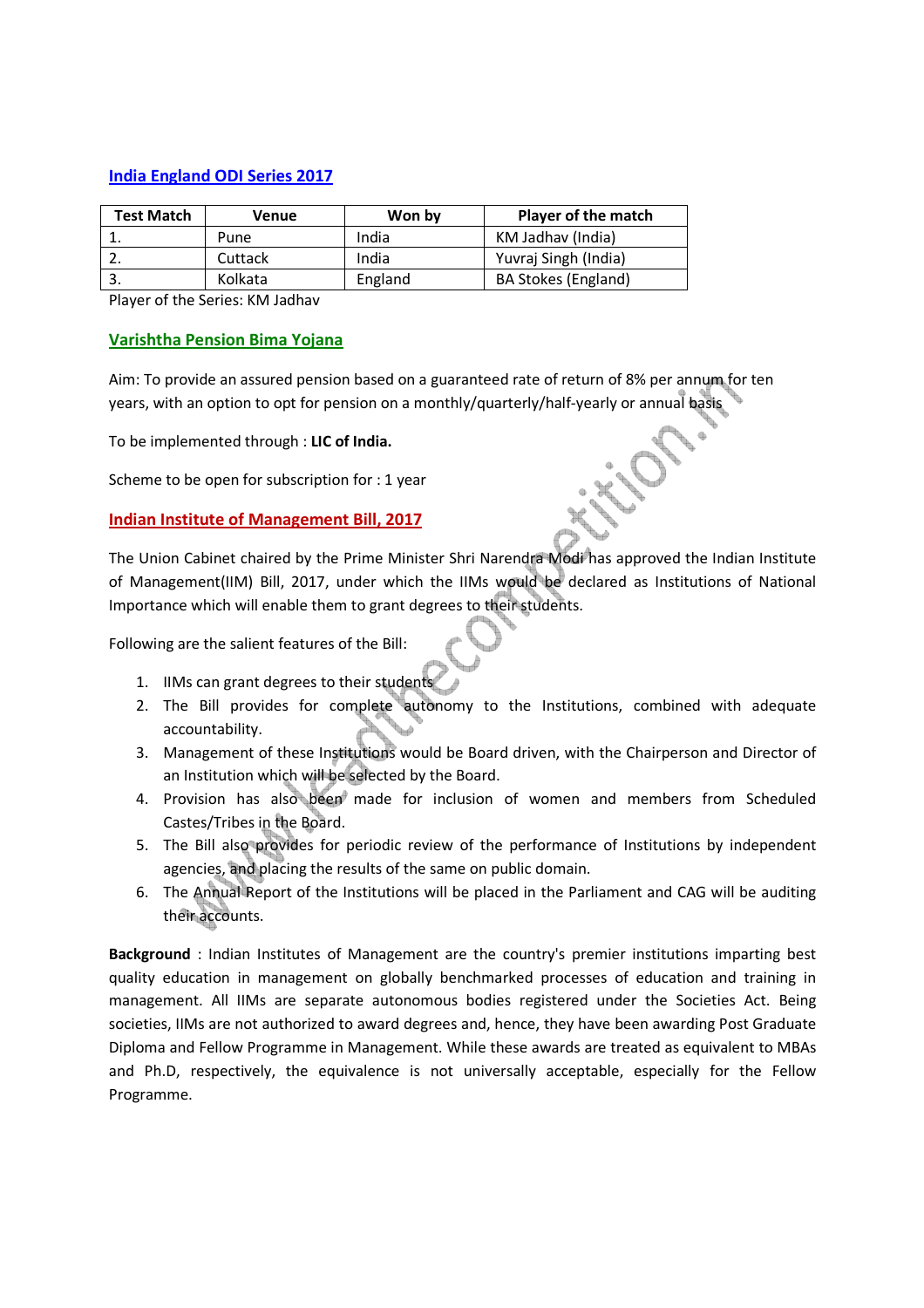# **Warmest Years of India**

As per the Indian Meteorological Department the 2016 annual mean land surface air temperature for the country was  $+0.91^\circ$  C above the

1961-1990 average, thus making the year 2016 as the warmest year on record since 1901. The other 5 warmest years on record in order were: 2009 (anomaly  $+0.84^{\circ}$  C), 2010  $(+0.81)$ , 2015  $(+0.72)$ , 2003(+0.67), and 2002(+0.61). It is important to note that 13 out of 15 warmest years were during the recent past fifteen years (2002-2016). Past decade (2001-2010/ 2007-2016) was also the warmest decade on record with anomalies of  $0.53^{\circ}$  C /0.58 $^{\circ}$  C.

# **National Bravery Awards 2016**

**Bharat Award**: Late Km. Tarh Peeju (Arunachal Pradesh)

**Geeta Chopra Award** : Tejasweeta Pradhan and Shivani Gond (West Bengal)

**Sanjay Chopra Award** : Master Sumit Mamgain (Uttarakhand)

**Bapu Gaidhani Award**: Km. Roluahpuii and Late Km. H Lalhriatpuii (Mizoram) and Master Tushar Verma (Chhattisgarh)

The other recipients are Master Praful Sharma (Himachal Pradesh), Master Sonu Mali (Rajasthan), Km. Akshita Sharma, Master Akshit Sharma, Master Naman (all from Delhi), Km. Anshika Pandey (Uttar Pradesh), Km. Nisha Dilip Patil (Maharashtra), Km. Siya Vamansa Khode (Karnataka), Master Moirangthem Sadananda Singh (Manipur), Master Binil Manjaly, Master Adithyan M.P. Pillai, Master Akhil K. Shibu and Km. Badarunnisa K.P. (all from Kerala), Master Tankeswar Pegu (Assam), Km. Neelam Dhruv (Chhattisgarh), Master Thanghilmang Lunkim (Nagaland), Master Mohan Sethy (Odisha) and Late Km. Payal Devi (Jammu & Kashmir).

# **Test-firing of Guided Pinaka**

The Pinaka Rocket converted to a Guided Pinaka was successfully test-fired from Launch Complex-III, ITR, Chandipur on 12 January 17. The Pinaka Rocket Mark-II, which evolved from Pinaka Mark-I is equipped with a navigation, guidance and control kit and has been transformed to a Guided Pinaka. This conversion has considerably enhanced the range and accuracy of Pinaka. The Guided Pinaka is developed jointly by ARDE Pune, RCI Hyderabad and DRDL Hyderabad. ITR Chandipur provided the range and launch support.

| Title          | Winner                                  | Runner-up                   |
|----------------|-----------------------------------------|-----------------------------|
| Men's Singles  | Roberto Bautista Agut (Spain)           | Daniil Medvedev (Russia)    |
| Mens's Doubles | Rohan Bopanna and Jeevan Nedunchezhiyan | Purav Raja and Divij Sharan |
|                | (India)                                 | (India)                     |

# **Chennai Open 2017**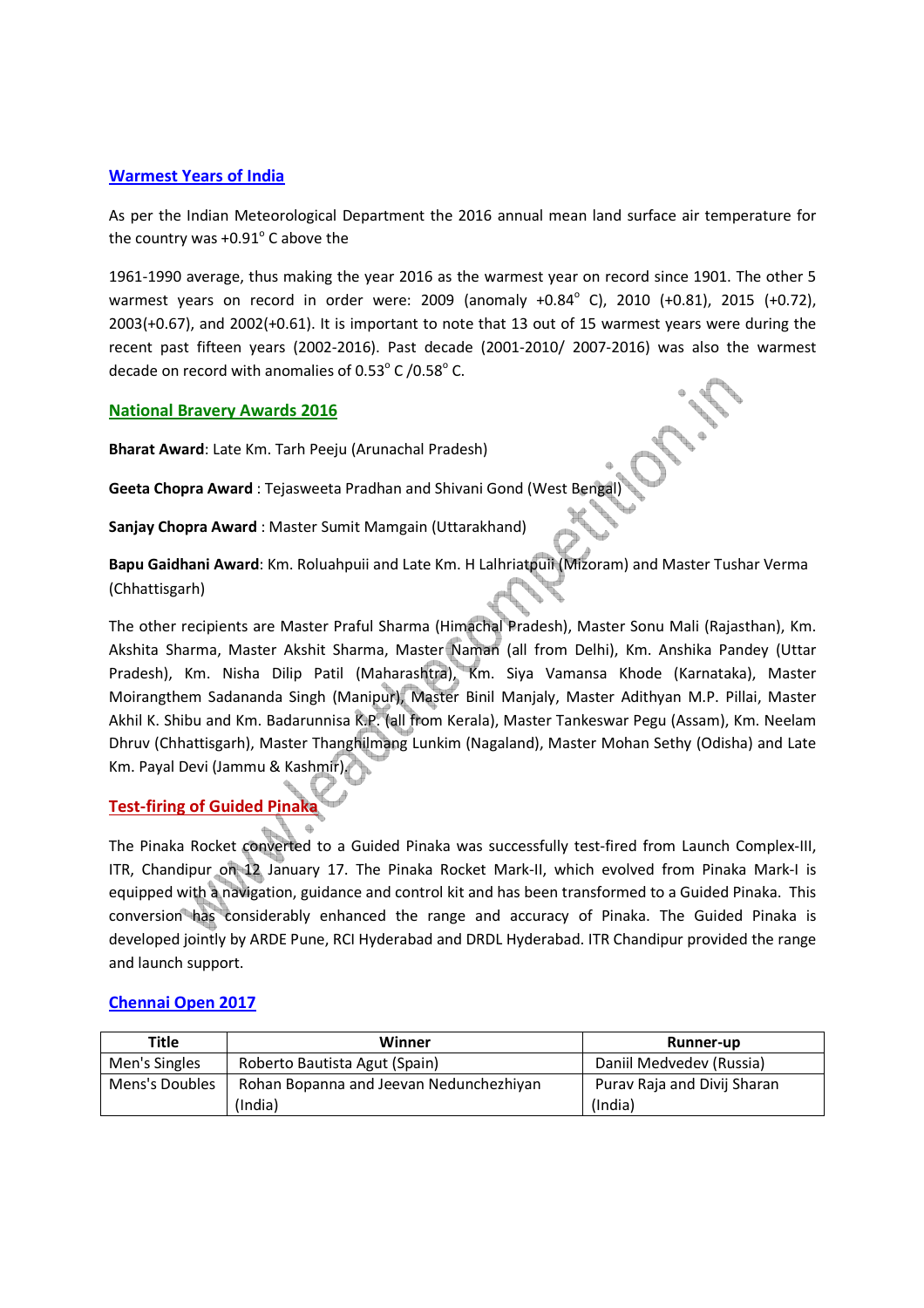# **FIFA Awards 2016**

The Best FIFA Men's Player Award: Cristiano Ronaldo (Portugal)

The Best FIFA Women's Player Award: Carli Lloyd (USA)

The Best FIFA Men's Coach Award: Claudio Ranieri (Italy)

The Best FIFA Women's Coach Award: Silvia Neid (Germany)

The FIFA Puskas Award 2016: Mohd Faiz Subri (Malaysia)

The FIFA lifetime achievement award: Falcao (Columbia)

# **Golden Globe Awards 2017 – Movies**

| <b>Drama</b>                          | <b>Musical or Comedy</b>  |
|---------------------------------------|---------------------------|
| Moonlight                             | La La Land                |
| Casey Affleck (Manchester by the Sea) | Ryan Gosling (La La Land) |
| Isabelle Huppert (Elle)               | Emma Stone (La La Land)   |
| Damien Chazelle (La La Land)          |                           |
| Zootopia                              |                           |
|                                       |                           |
|                                       |                           |

# **Specified Bank Notes Cessation of Liabilities Ordinance, 2016**

**Promulgated on**: December 30, 2016.

**Purpose**: To absolve RBI and Govt of India from the liability of specified bank notes (old Rs 500 and Rs 1,000) after 30 December 2016. These notes were demonetised on November 8, 2016 through a notification issued under the RBI Act, 1934.

**Grace period**: The ordinance allows the following person to deposit the specified notes with RBI within a grace period notified by the central government.

- 1. An Indian citizen who makes a declaration that he was outside India between November 9, 2016 to December 30, 2016, or
- 2. Any other class of persons specified by the central government.

Persons depositing old notes will be required to make declarations or statements which will be verified by the RBI and the amount will be credited to the person's account if the reasons are found genuine.

Prohibitions related to specified notes: A person will be prohibited from holding, transferring or receiving the specified bank notes from December 31, 2016 onwards. It exempts persons from this prohibition if: